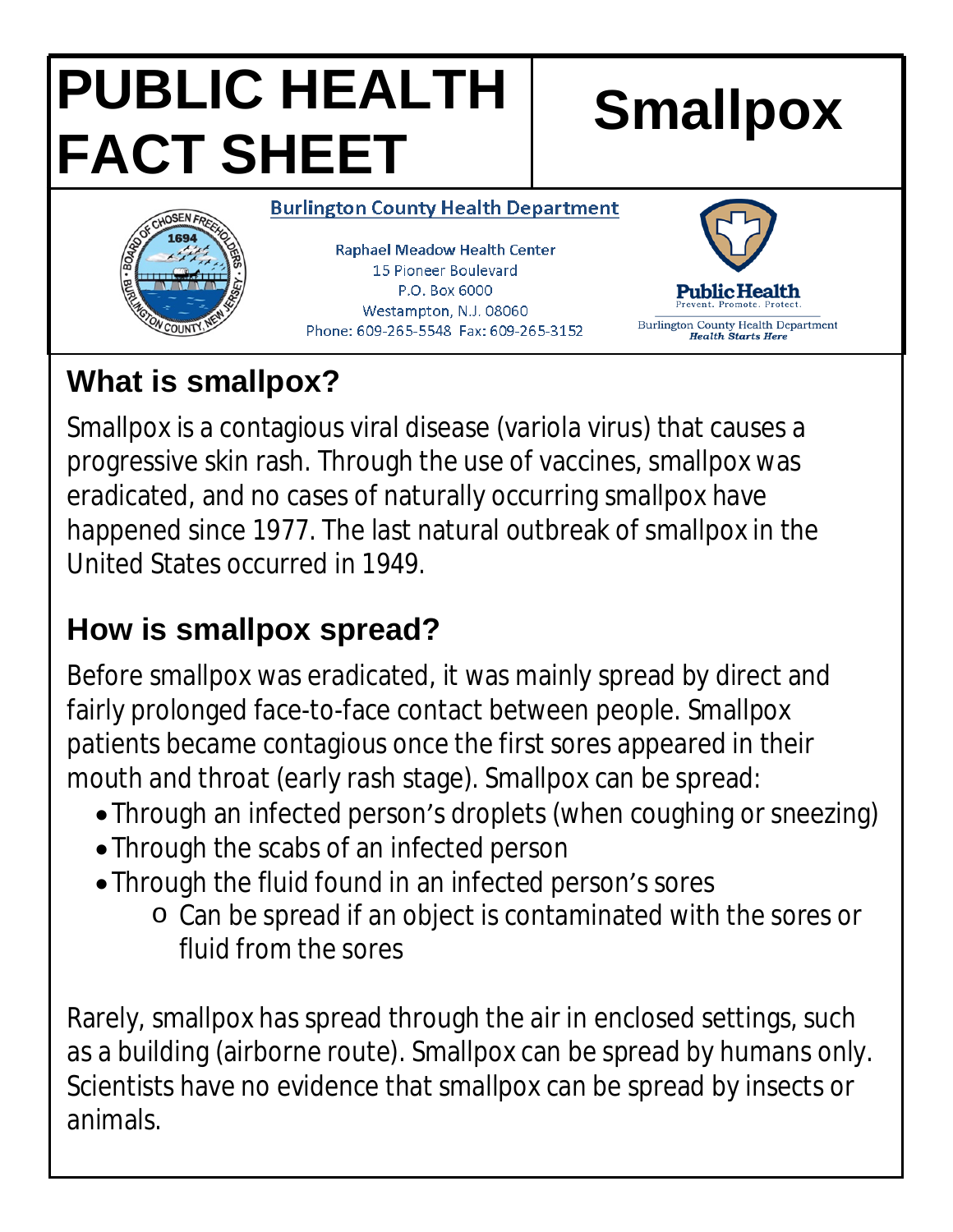#### **What are the symptoms of smallpox?**

A person with smallpox goes through several stages as the disease progresses. Each stage has its own signs and symptoms, which will last approximately one month from start of symptoms.

- Incubation Period
	- o Infected but does not look or feel sick (no symptoms)
	- o Can last 7 to 19 days
	- o Not contagious during this time
- Initial Symptoms
	- o High fever, head and body aches, sometimes vomiting
	- o Can last 2 to 4 days
	- o Sometimes contagious during this time
- Early Rash
	- o Small red spots on the tongue and in the mouth
		- Change into sores that break open and spread the virus into the mouth and throat
		- **Fever continues**
	- o Sores spread to all parts of the body within 24 hours
		- **Fever begins to decline**
		- May start feeling better
	- o Can last about 4 days
	- o Most contagious during this time
- Pustular Rash and Scabs
	- o Sores become pustules (sharply raised, usually round and firm to touch)
	- o After about 5 days, the pustules scab
		- By the end of the second week after the rash appears, most of the sores have scabbed over
	- o Lasts about 10 days
	- o Contagious during this time
- Scabs Fall Off
	- o Scabs begin falling off, leaving marks on the skin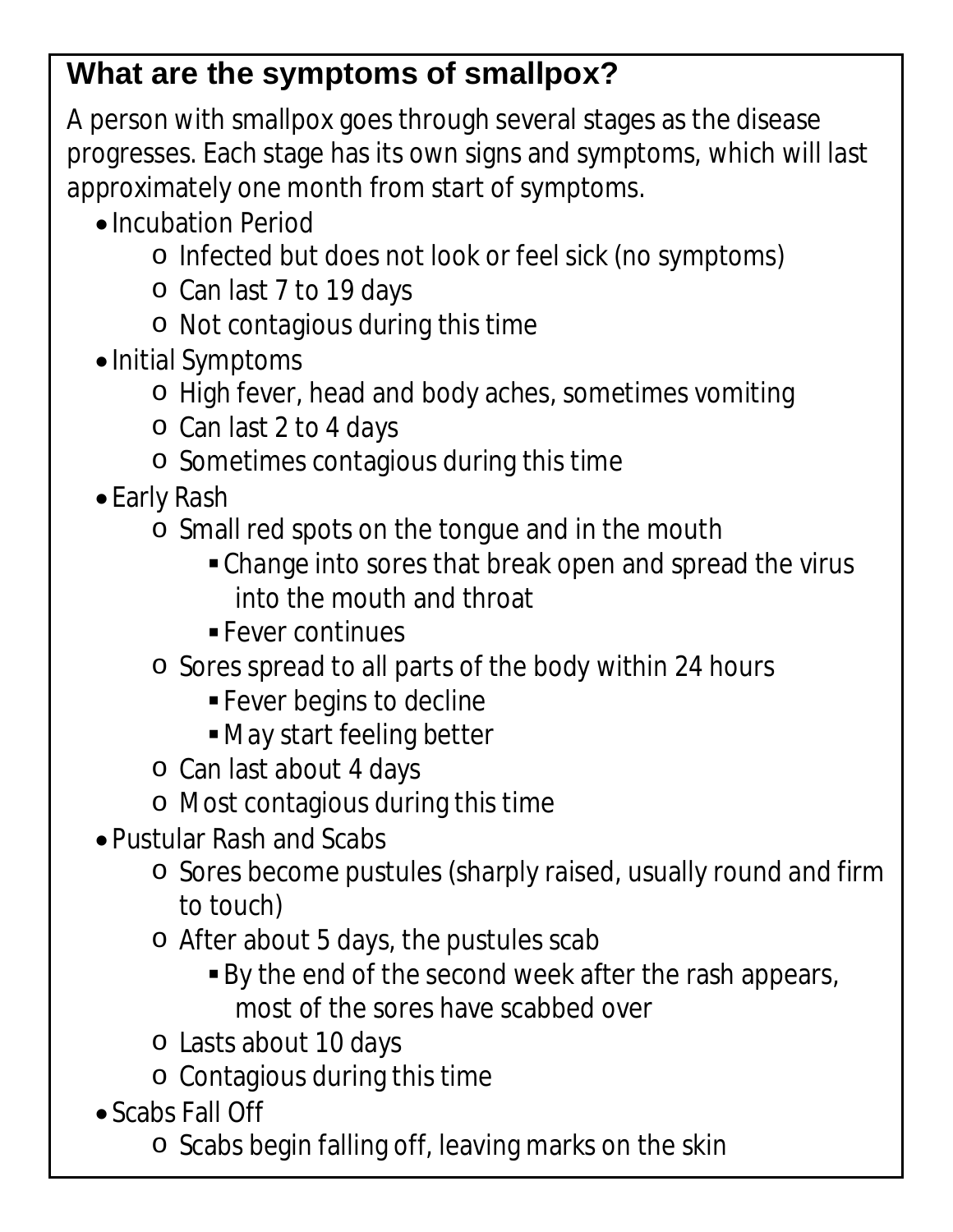- Three weeks after rash appears, most scabs will have fallen off
- o Lasts about 6 days
- o Contagious during this time
- No scabs
	- o Four weeks after rash appears, all scabs should have fallen off
	- o Once all the scabs have fallen off, a person is no longer contagious

### **How is smallpox treated?**

There is no proven treatment for smallpox, but some antiviral drugs may help treat it or prevent it from getting worse.

#### **Is there a risk of getting smallpox today?**

Smallpox has been wiped out and no one has gotten smallpox since 1977. Though, it is possible the variola virus (the virus that causes smallpox) could be used in a biological attack. Currently, there are only 2 known stocks of smallpox virus, which are held in Atlanta, Georgia and in Russia. Samples are kept in very secure laboratories, and maintained for scientific and research purposes. There is no documented evidence of this existence outside the secure laboratories.

# **Is there a smallpox vaccine and should I get one?**

Currently, the smallpox vaccine is not available to the general public because smallpox has been eradicated, and the virus no longer exists in nature. However, there is enough smallpox vaccine to vaccinate every person in the United States if a smallpox outbreak were to occur.